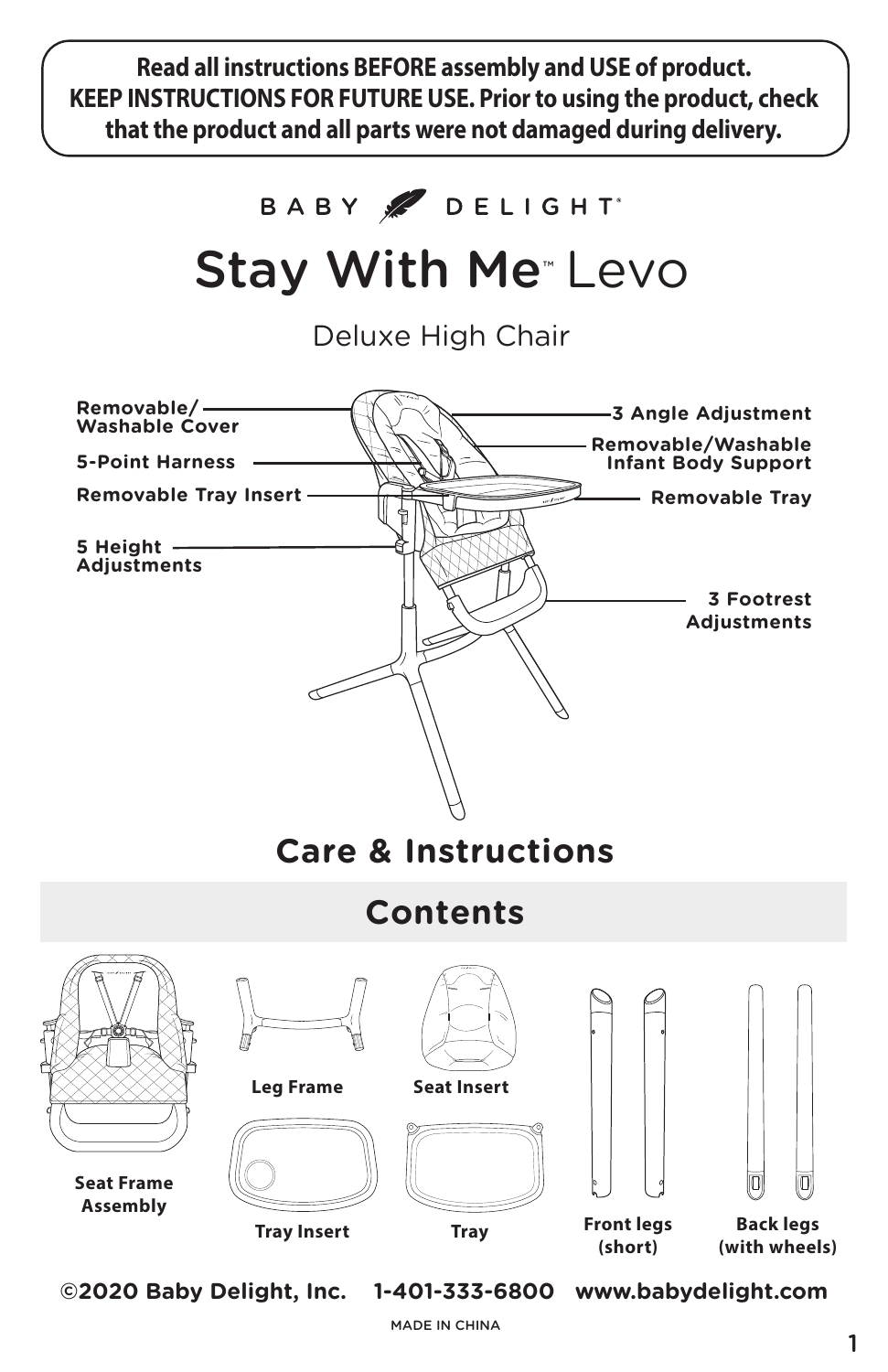#### **WARNING: IMPORTANT! KEEP FOR FUTURE REFERENCE!**

### **READ AND FOLLOW ALL WARNINGS AND INSTRUCTIONS. FAILURE TO DO SO COULD RESULT IN SERIOUS INJURY OR DEATH.**

**FALL HAZARD:** Children have suffered **severe** head injuries including skull fractures when falling from high chairs. Falls can happen suddenly if child is not restrained properly.

- Always use restraints, and adjust to fit snugly.
- Tray is not designed to hold child in chair.
- Stay near and watch your child during use.
- $\cdot$  The child should be secured in the high chair at all times by the restraining system, either in the reclining or upright positions.
- This high chair shall be used in the upright position only by children capable of sitting upright unassisted (approximately 6 months of age).
- $\cdot$  Stop using product when child reaches 3 years of age or 40 lbs (18 Kg) whichever comes first.
- Check front and rear latches to assure that they are locked before each use.
- Keep children's fingers away from hinges when opening and closing the high chair.
- **NEVER** place high chair near space heaters or other heat sources.
- **NEVER** lift and/or carry high chair with child in it.
- **ALWAYS** use on a flat, level surface.

# **Assembly/Operating**

### **Assembling the High Chair:**



Insert FRONT and BACK LEGS into LEG FRAME matching the A,B,C,D stickers until LEGS are snapped in.



Insert SEAT FRAME ASSEMBLY into LEG FRAME ASSEMBLY making sure the seat is facing the same direction as the short FRONT LEGS until SEAT FRAME ASSEMBLY is snapped in.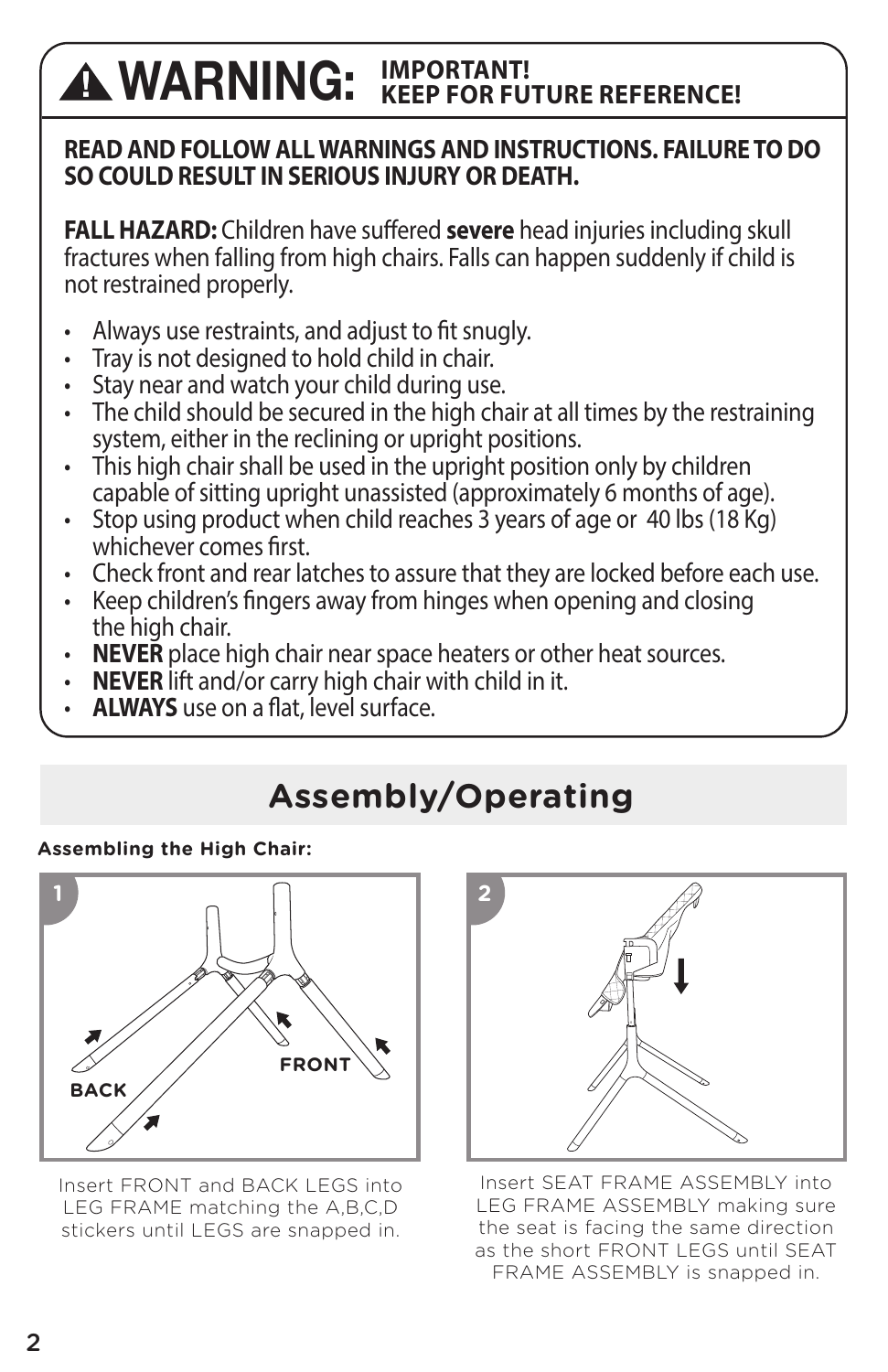## **Assembly/Operating - Continued**

**Attaching the Tray:**



Insert the TRAY into the SEAT FRAME by pressing TRAY LOCKS down and inserting TRAY on both sides and then releasing to lock on both sides until secure. The removable TRAY INSERT snaps into the TRAY.

**Height Adjustment:**



There are five adjustments to the SEAT height. Press both SEAT HEIGHT BUTTONS on each side of the FRAME to move up or down.

### **Seat Angle Adjustment: Seat Insert:**



There are three adjustments to the angle of the SEAT. Rotate SEAT LATCH on the back of the SEAT outward to adjust angle up or down.



There are three adjustments to the FOOTREST height. Press both FOOTREST HEIGHT BUTTONS of each side of the FOOTREST to move up or down.



To attach the SEAT INSERT, simply unclick safety straps from 5 POINT HARNESS and feed them though the FABRIC SLOTS in the SEAT INSERT and re-click 5 POINT HARNESS.